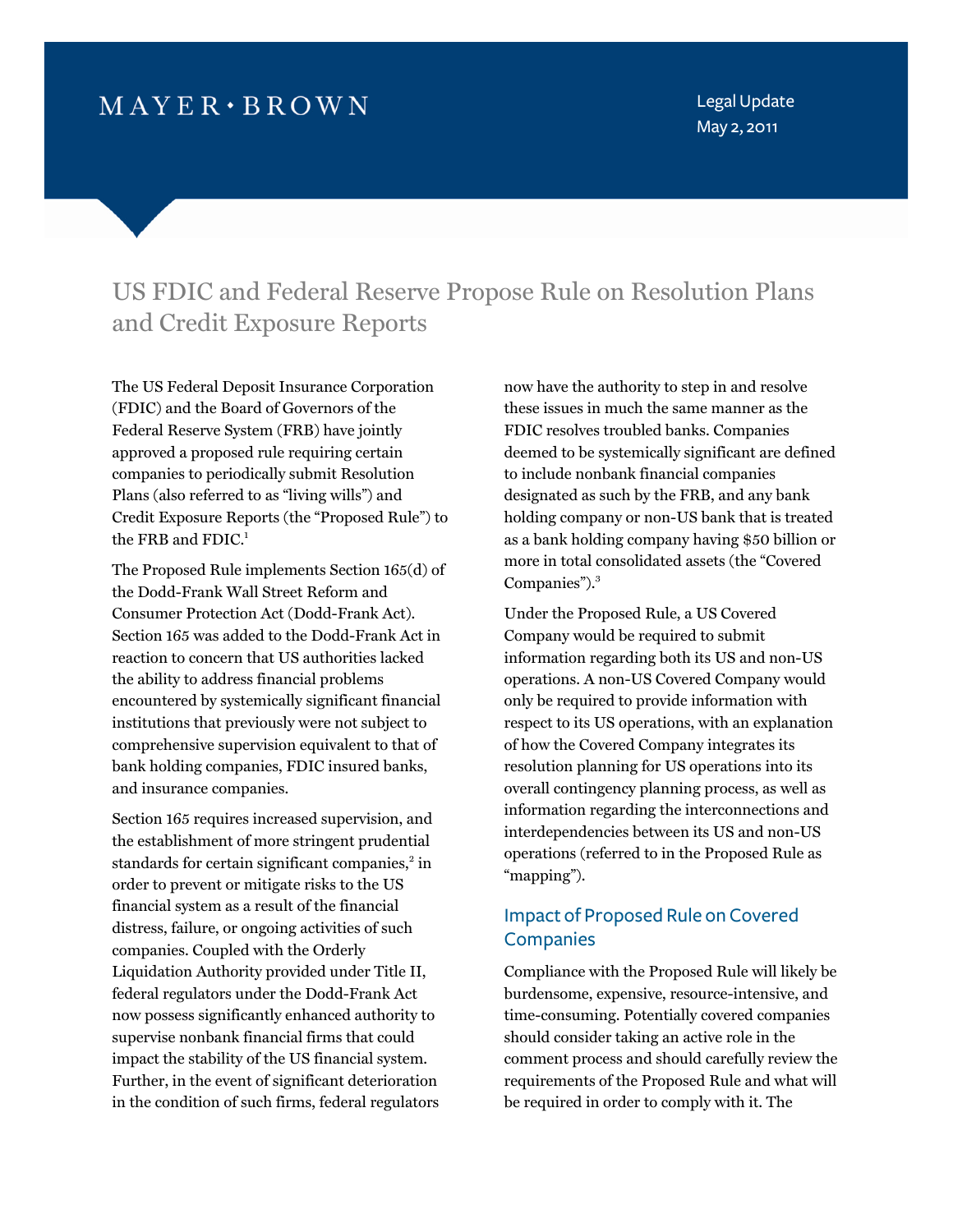comment period will end on June 10, 2011. Section 165 of Dodd-Frank requires the FRB and FDIC to issue a final rule by January 21, 2012; the initial Resolution Plan for Covered Companies must be submitted within 180 days of the effective date of the final rule.

The Proposed Rule sets forth the types of information that will need to be included in Resolution Plans and Credit Exposure Reports. It does not, however, define what will constitute satisfactory submissions for Resolution Plans, beyond the requirement that a Resolution Plan must be credible and able to facilitate an orderly resolution of the Covered Company. Indeed, it appears that, after an initial evaluation, Covered Companies may find themselves negotiating with either the FRB or the FDIC over the sufficiency of their Resolution Plans. This lack of specificity increases the potential burden of the Proposed Rule and could create significant uncertainty as to the impact Resolution Plans will have on ongoing bank activities. Failure to obtain regulatory approval of a proposed Resolution Plan within 90 days of being advised by the regulators that a proposed plan is insufficient could result in heightened capital, liquidity or leverage requirements. Failure to reach accord within two years, as explained more fully below, could cause the regulators to move to require divestiture of a Covered Company's operations as the FRB and FDIC deem necessary.

In addition, to the extent the Proposed Rule requires disclosure of confidential information from a home country, non-US banks may find that the interplay between the Proposed Rule, including the vast amount of nonpublic financial information required by it, and similar requirements imposed by home-country regulators could be in conflict. For example, while a Covered Company can request confidential treatment for information submitted in compliance with the Proposed Rule, the determination of what will be accorded such treatment will be made by the FRB and FDIC

and may not align with home country requirements.

The Proposed Rule comes at a time when non-US jurisdictions are contemplating similar regulation of systemically significant financial institutions. In January 2011, the European Commission released a consultation paper requesting comment on technical details regarding a proposed framework for crisis management in the financial sector, including resolution planning.<sup>4</sup> The European Commission also intends to adopt a legislative proposal on bank recovery and resolution in June 2011.<sup>5</sup>

In addition, the Financial Stability Board (FSB) stated in a report to G20 finance ministers and central bank governors that it is working on a comprehensive program that will include essential features and tools for a national resolution regime for financial institutions and non-bank financial institutions, and that an FSB Working Group is drafting a list of key attributes of effective resolution regimes, to be released in mid-2011 and finalized by the end of the year. $6$ 

## Overview of Resolution Plans

The Proposed Rule requires each Resolution Plan to contain the following:

- *Executive Summary*—A summary of the key elements of the strategic plan, any material changes<sup>7</sup> that would affect the most recently filed Resolution Plan, and actions taken to improve the plan's effectiveness or remedy any material weakness of the plan.
- *Strategic Analysis*—An analysis/explanation of the Covered Company's plan for a "rapid and orderly resolution." A "rapid and orderly resolution" is defined as a "reorganization or liquidation…under the Bankruptcy Code that can be accomplished within a reasonable period of time and in a manner that substantially mitigates minimizes the risk" of adversely affecting the stability of the US financial markets.<sup>8</sup> The analysis should set forth key assumptions, specific actions to be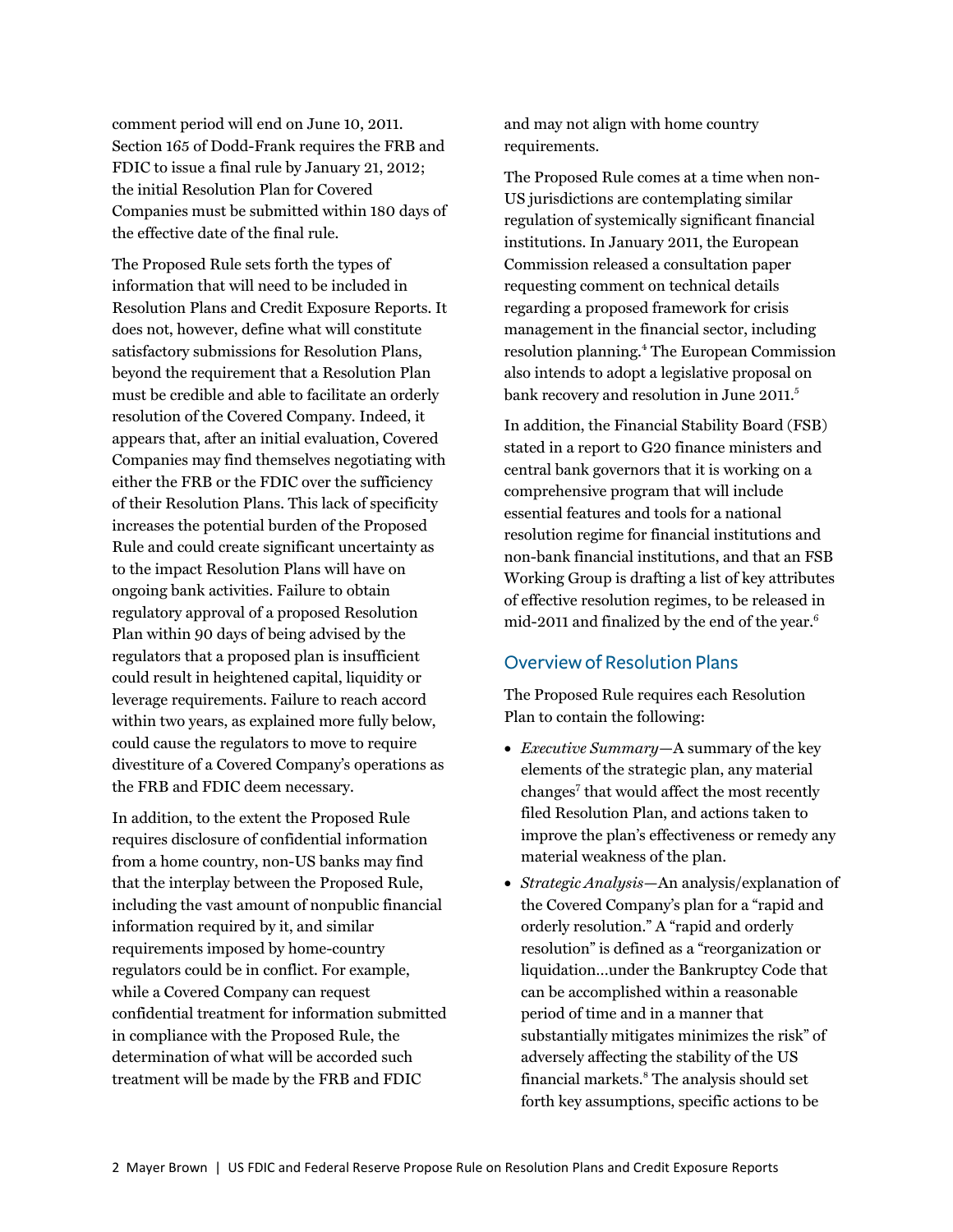taken to facilitate a rapid and orderly resolution of a Covered Company's "material entities,"<sup>9</sup> "critical operations"<sup>10</sup> and "core business line[s,"11 a](#page-4-0)nd an analysis of how a Covered Company's key resources (funding, liquidity, support functions, capital) could be leveraged for such orderly resolution, with a focus on the possibility that the resolution may occur during a time of financial distress in the United States. The analysis also is to include a strategy to protect any insured depository institution subsidiary from risks that may arise from the Covered Company's nonbank subsidiaries, including any non-US subsidiaries.

- *Description of Corporate Governance Structure for Resolution Planning*—The corporate governance structure description should identify the senior management official<sup>12</sup> responsible for the Resolution Plan and compliance with the proposed rule, as well as information on how resolution planning is incorporated into the Covered Company's processes and corporate governance structure.
- *Information Regarding Overall Organization Structure*—This information is to include (i) a hierarchical list of material entities, and jurisdictional and ownership information mapped to core business lines and critical operations; (ii) an unconsolidated balance sheet and a schedule that would govern the consolidation of entities that would be subject to consolidation; (iii) information on material assets, liabilities, derivatives, hedges, capital and funding sources, and major counterparties; (iv) an analysis of the effects of a potential bankruptcy of a major counterparty; (v) identification of trading, payment, clearing and settlement systems; and (vi) an explanation of risks related to non-US operations, including the impact of differing national laws, regulations, and policies on the Covered Company's resolution planni[ng.13](#page-4-0)
- *Information Regarding Management Information Systems*—This portion of each

Plan should identify the management information systems that support its core business lines and critical operations, including ownership of the systems and related intellectual property, and should address the continued availability of such systems in and outside of the United States.

- *Description of Interconnections and Interdependencies*—A description of interconnections and interdependencies between the Covered Company and its material entities and affiliates, and among the Covered Company's critical operations and core business lines, with a focus on how it will ensure the continuing availability of key services and support to its critical operations and core business lines.
- *Supervisory and Regulatory Information* Identification of the Covered Company's supervisory authorities and regulators, including non-US regulators with authority over any material non-US subsidiaries or operations.

### Review of Resolution Plans

Under the Proposed Rule, within 60 days of submission of a Covered Company's Resolution Plan, the FRB and FDIC will determine whether the plan satisfies certain minimum information requirements. If "informationally complete," the plan will be allowed to move forward to undergo further review; if not, the Covered Company will have 30 days after receiving notice of the plan's deficiencies to resubmit a satisfactory plan.

Once accepted for further review, the FRB and FDIC will evaluate whether a Resolution Plan is "credible" and whether it would facilitate an orderly resolution under the Bankruptcy Code. If after this phase of review, a Resolution Plan is found to be deficient, the FRB and FDIC would jointly notify a Covered Company, identifying the plan's problem areas. A Covered Company would then have 90 days, with the possibility of an extension, from receipt of the notice to resubmit a plan that addresses the deficiencies.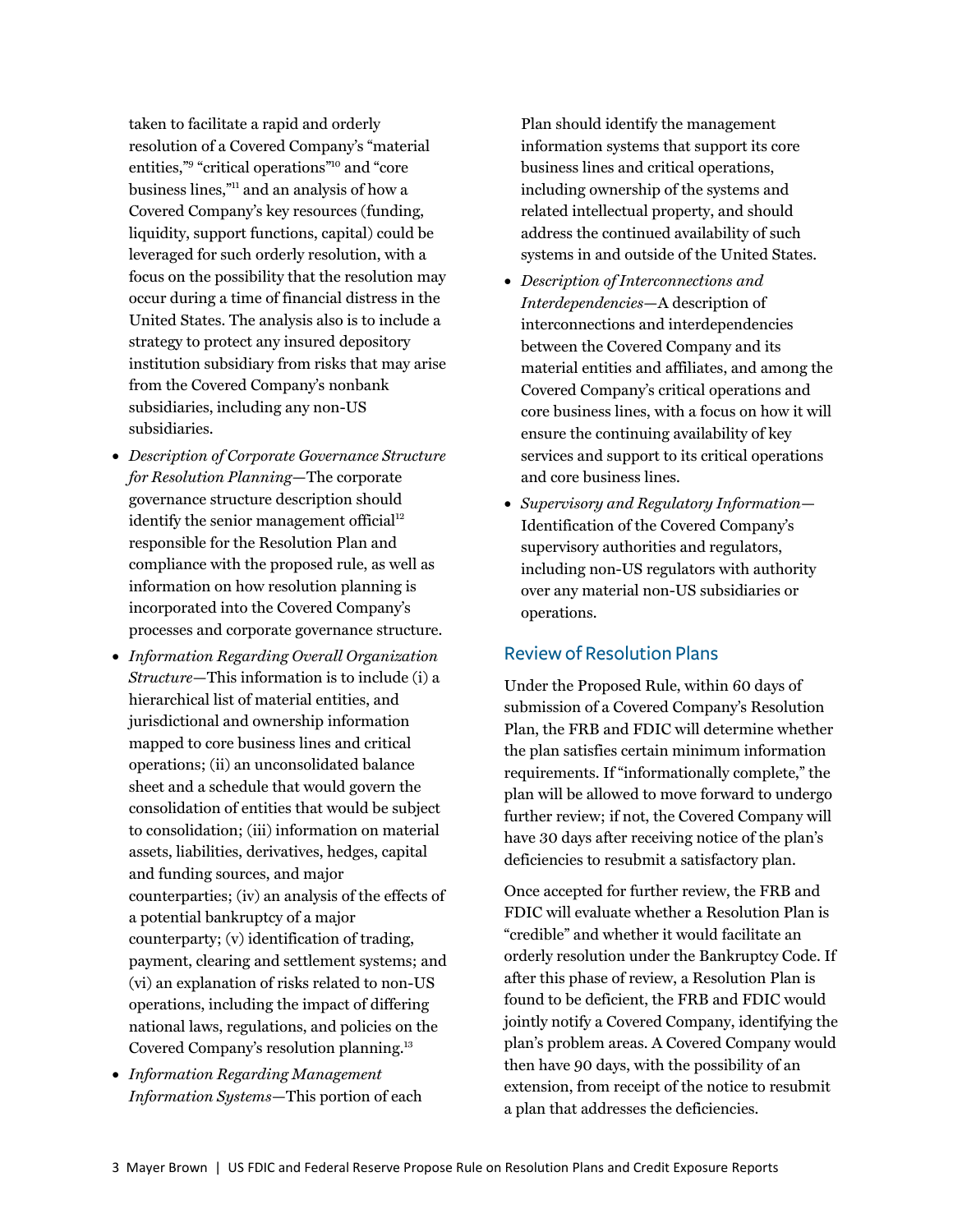<span id="page-3-0"></span>If a Covered Company fails after the 90 day period to cure identified deficiencies in its Resolution Plan submission, the FRB and FDIC may subject the Covered Company or its subsidiaries to more stringent capital, leverage, or liquidity requirements, or restrict its growth, activities or operations. These measures would be imposed until the Covered Company's Resolution Plan is brought in line with supervisory expectations. If a Covered Company has not achieved approval of its Resolution plan after two years, the FRB and FDIC may jointly order the Covered Company to divest certain assets or operations, as necessary to facilitate an orderly resolution of the Covered Compan[y.14](#page-4-0) 

Before issuing a notice of deficiencies, imposing more stringent requirements, or ordering a divestiture that will have a significant impact on a functionally regulated subsidiary or depository institution subsidiary, the FRB and FDIC are required to consult with the member of the Financial Stability Oversight Council that primarily supervises the affected subsidiary, and may consult with other US or foreign regulators as the FRB deems appropriate.

#### Credit Exposure Reports

Starting in 2012, Covered Companies will be required, on a quarterly basis,<sup>15</sup> to report on their credit exposure (including that of subsidiaries) to systemically significant companies. In addition, these credit exposure reports must cover the exposure of systemically significant entities to the Covered Company. The reports must address the following types of exposures:

- Extensions of credit, including intra-day credit, and committed but undrawn lines of credit;
- Deposits and money placements;
- Repurchase and reverse repurchase agreements;
- Securities borrowing and lending transactions;
- Guarantees, acceptances, and letters of credit;
- Purchases of or investments in securities:
- Counterparty credit exposure connected to a derivative transaction; and
- Any other credit exposure the FRB determines to be appropriate.

### Other Provisions

The Proposed Rule also provides that it is nonbinding on a bankruptcy proceeding or orderly liquidation under Title II of the Dodd-Frank Act, and clarifies that it provides no private right of action based on a Resolution Plan or any action taken by the FRB or FDIC in connection with a Resolution Plan. These provisions are also contained in Section 165(d) of the Dodd-Frank Act.

#### **Endnotes**

<sup>1</sup> The full text of the FDIC's Proposed Rule, issued on March 29, 2011, is available at

[http://www.fdic.gov/news/board/29Marchno4.pdf.](http://www.fdic.gov/news/board/29Marchno4.pdf) 

 On April 12, 2011, the FRB also approved the proposed rule. The FDIC and FRB proposals are materially the same; *see* 76 Fed. Reg. 22648 (April 22, 2011), available at [http://edocket.access.gpo.gov/2011/pdf/2011-9357.pdf.](http://edocket.access.gpo.gov/2011/pdf/2011-9357.pdf) 

 In May 2010, prior to the enactment of the Dodd-Frank Act, the FDIC issued a similar "living will" Proposed Rule that would have required certain large insured depository institutions to submit a "contingent resolution plan" describing how the institution could be effectively separated from its parent companies and/or affiliates in the event of the institution's failure or the bankruptcy of the parent company or any key affiliate. *See* 75 Fed. Reg. 27464 (May 17, 2010).

- 2 Earlier this year, the FRB issued a proposed rule that would define what constitutes a "significant" nonbank financial company and bank holding company. 76 Fed. Reg. 7731 (Feb. 11, 2011).
- 3 Based on the FRB proposal that was published on February, 11, 2011, for purposes of that proposal and thus the Proposed Rule, total consolidated assets would be calculated by the average of the four most recent Form FR Y-9C filings for a US bank holding company, and by the most recent annual or, as applicable, the average of the four most recent quarterly Form FR Y-7Q filings for a non-US bank or company that is treated as a bank holding company. This means that, for instance, a non-US bank with a small New York branch operation would, nevertheless, have to comply with the Proposed Rule, if the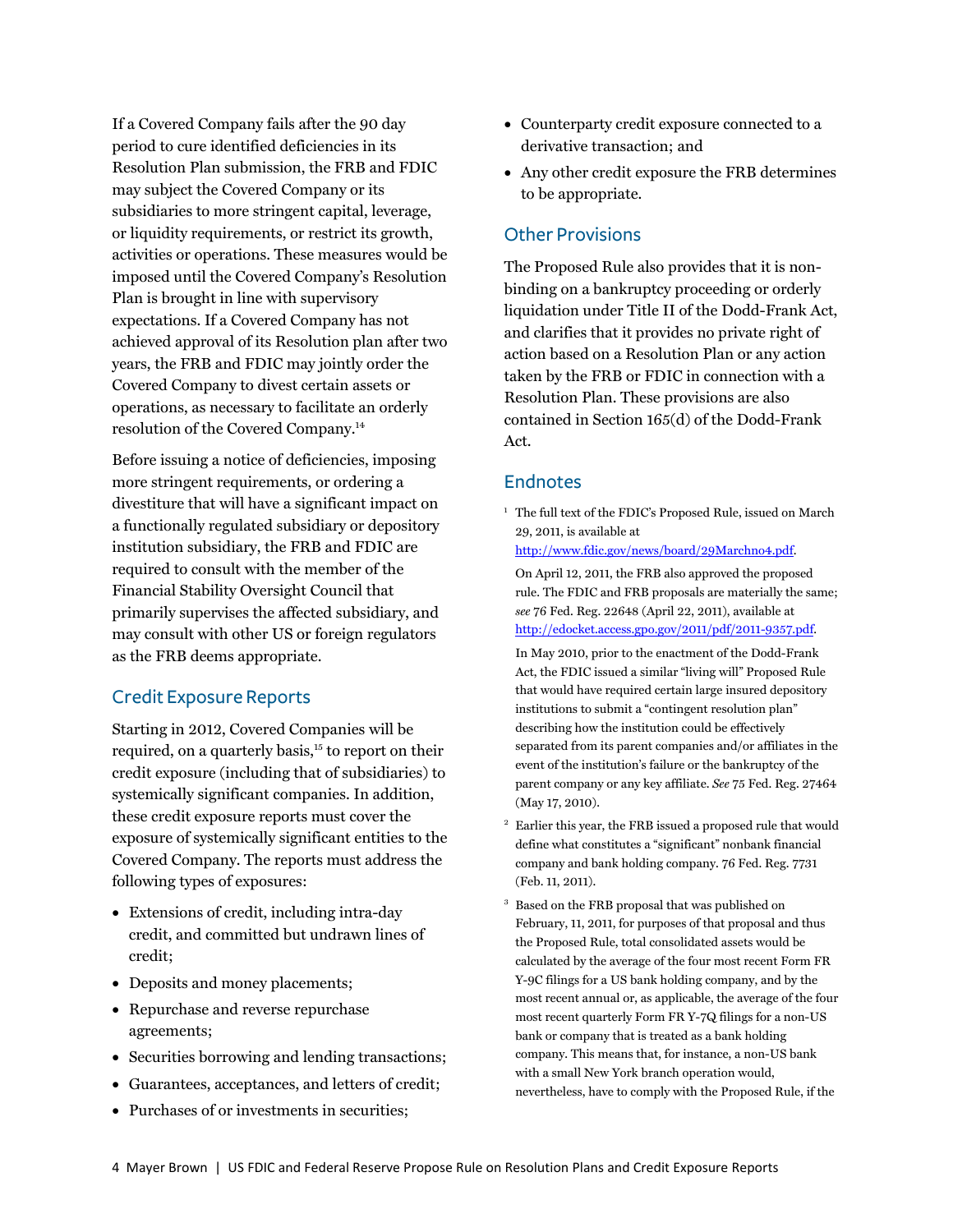<span id="page-4-0"></span>worldwide assets of the non-US bank exceed \$50 billion, regardless of the size of the US branch operations.

4 European Commission Consultation IP/11/10 is available at:

[http://ec.europa.eu/internal\\_market/consultations/docs/2](http://ec.europa.eu/internal_market/consultations/docs/2011/crisis_management/consultation_paper_en.pdf) 011/crisis\_management/consultation\_paper\_en.pdf.

- <sup>5</sup> *Id*.
- <sup>6</sup> *Progress in the Implementation of the G20 Recommendations for Strengthening Financial Stability*, Report of the Financial Stability Board to G20 Finance Ministers and Central Bank Governors (February 15, 2011), available at:

[http://www.financialstabilityboard.org/publications/r\\_110](http://www.financialstabilityboard.org/publications/r_110219.pdf) 219.pdf.

7 A "material change" includes: significant acquisition, sale, discontinuation of a business, dissipation of assets, bankruptcy, material reorganization, and other events.

We note that the Proposed Rule uses the modifier "material" throughout, and only defines it in a few instances. For example, "material loss of revenue, profit, or franchise value," "material reorganization," "material license," "material weakness," "material components of the liabilities," "material off-balance sheet exposures," "material hedges," "material number," and "materially affect" are used without definition. This lack of clarity could add to the difficulty of compliance with the Proposed Rule, and give additional latitude to the FRB and FDIC to require revisions.

- 8 The definition of "rapid and orderly resolution" contemplates resolution only in the context of the Bankruptcy Code, and does not address other applicable resolution regimes (in particular, the Orderly Liquidation Authority under Title II of Dodd-Frank Act that would apply to non-bank systemically important financial institutions).
- <sup>9</sup> A "material entity" is a subsidiary or foreign office that is significant to the activities of a critical operation or core business line.
- <sup>10</sup> "Critical operations" include operations that upon failure or discontinuation would result in a disruption to the US economy or financial markets.
- <sup>11</sup> "Core business lines" include business lines, services, and functions that upon failure would result in a material loss of revenue, profit, or franchise value.
- <sup>12</sup> A US-based Covered Company's board of directors must approve the initial Resolution Plan and each plan filed annually. A delegee may approve any updates. For a non-US Covered Company, a delegee of the board of directors, presumably the head of US operations, may approve the initial and annual Resolution Plans as well as any updates.
- <sup>13</sup> This section will require a Covered Company with non-US operations to map its core business lines and critical operations to non-US entities or entities with assets, liabilities, operations or service providers located outside the US, and track the ability to maintain the core business lines and critical operations during material financial stress or insolvency proceedings.
- <sup>14</sup> Although remote, we note that because the Proposed Rule contemplates joint enforcement by the FDIC and FRB, there exists the possibility that the FDIC, for the first time, could be involved in regulating a Covered Company whose only US presence is a US branch that is not FDIC insured.
- 15 Section 165(d) of the Dodd-Frank Act only requires "periodic," not "quarterly," reports. If a potentially Covered Company finds this overly burdensome, the statutory language of the Dodd-Frank Act could provide a basis for comment that the reports should be less frequent.

*For more information about the Proposed Rule, or any other matter raised in this Legal Update, please contact any of the following lawyers.* 

**Thomas J. Delaney**  +1 202 263 3216 tdelaney@mayerbrown.com

**Scott A. Anenberg** +1 202 263 3303 sanenberg@mayerbrown.com

**David Sahr** +1 202 263 3332 dsahr@mayerbrown.com

**Jeffrey P. Taft** +1 202 263 3293 jtaft@mayerbrown.com

**Alicia K. Kinsey** +1 202 263 3356 akinsey@mayerbrown.com